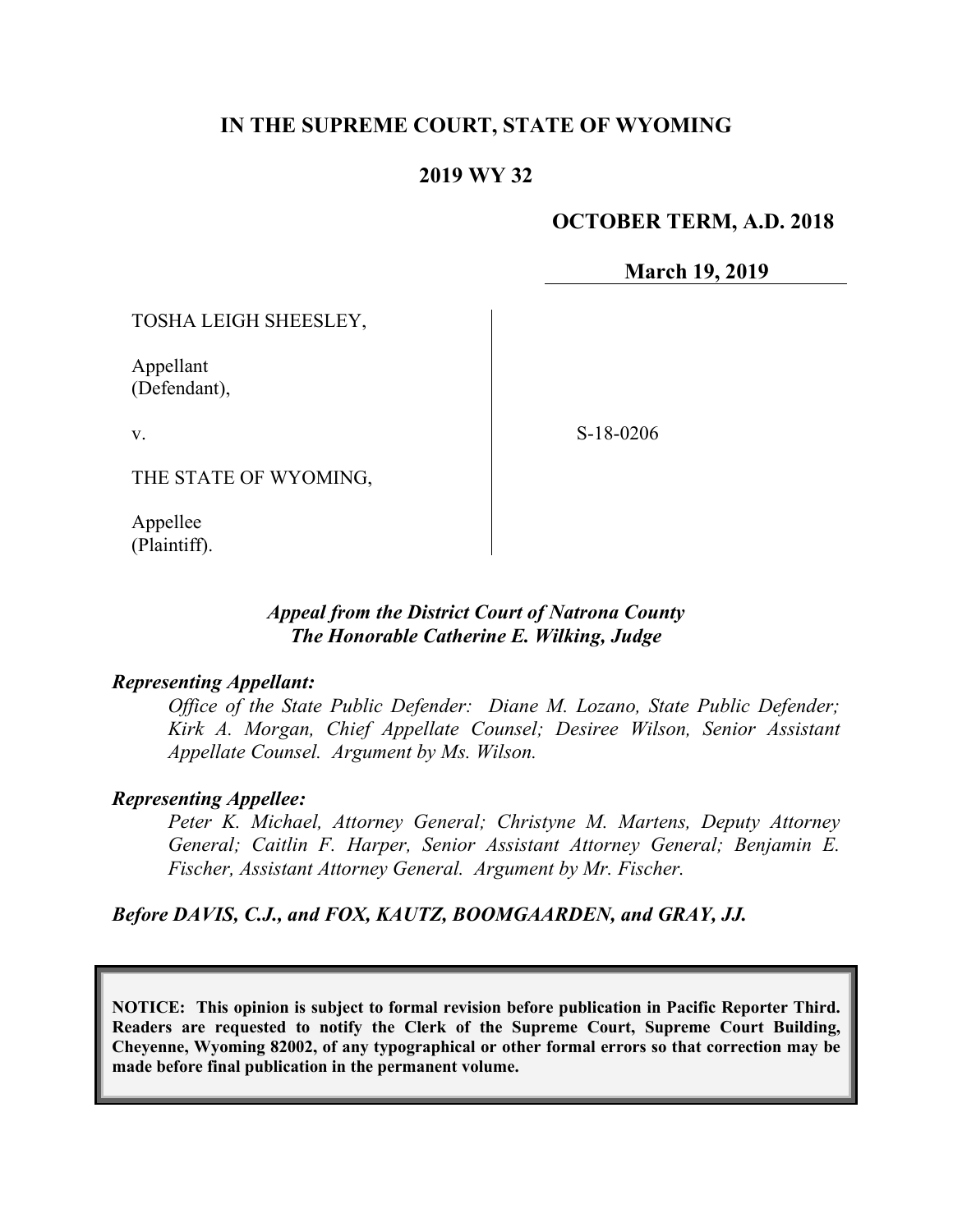#### **FOX, Justice.**

[¶1] Tosha Leigh Sheesley was convicted of one count of third-degree sexual assault. She appeals her conviction, raising substantive due process challenges under the United States and Wyoming Constitutions. We affirm.

#### *ISSUES*

- 1. Was Ms. Sheesley denied her right to due process of law under the Fifth and Fourteenth Amendments to the United States Constitution?
- 2. Was Ms. Sheesley denied her right to due process of law under Article 1, Sections 6, 7, and 36 of the Wyoming Constitution?

### *FACTS*

[¶2] Tosha Leigh Sheesley was a resident manager of the Casper Re-Entry Center (CRC), an adult community correctional facility in Casper, Wyoming. While employed at the CRC, Ms. Sheesley began a sexual relationship with KJ, a CRC resident. The State charged Ms. Sheesley with two counts of sexual assault in the second degree and one count of sexual assault in the third degree under Wyo. Stat. Ann. §§ 6-2-303(a)(vii) and 6-2-304(a)(iii) (LexisNexis 2015), which prohibit sexual contact between employees and residents of correctional facilities. Ms. Sheesley moved to dismiss the charges, arguing the statutes violated her substantive due process rights under the United States and Wyoming Constitutions. The district court denied the motion, reasoning that the statutes were designed "to protect those who are in a position that, per se, negates consent" and thus, do not violate the United States or Wyoming Constitutions because neither constitution recognizes a fundamental right to nonconsensual sex. The State agreed to dismiss two of the counts against Ms. Sheesley in exchange for a guilty plea to one count of sexual assault in the third degree in violation of Wyo. Stat. Ann. § 6-2-304(a)(iii). Ms. Sheesley pleaded guilty, reserving her right to appeal the denial of her motion to dismiss. The district court imposed a sentence of three to five years imprisonment, suspended on condition that Ms. Sheesley complete three years of supervised probation.

#### *STANDARD OF REVIEW*

[¶3] Ms. Sheesley presents a constitutional challenge to Wyo. Stat. Ann. §§ 6-2-  $304(a)(iii)$  and  $6-2-303(a)(vii)$ . "The question of whether a statute is constitutional is a question of law over which this Court exercises *de novo* review." *Vaughn v. State*, 2017 WY 29, ¶ 7, 391 P.3d 1086, 1091 (Wyo. 2017) (quoting *Kammerer v. State*, 2014 WY 50, ¶ 5, 322 P.3d 827, 830 (Wyo. 2014)). Statutes are presumed constitutional, and we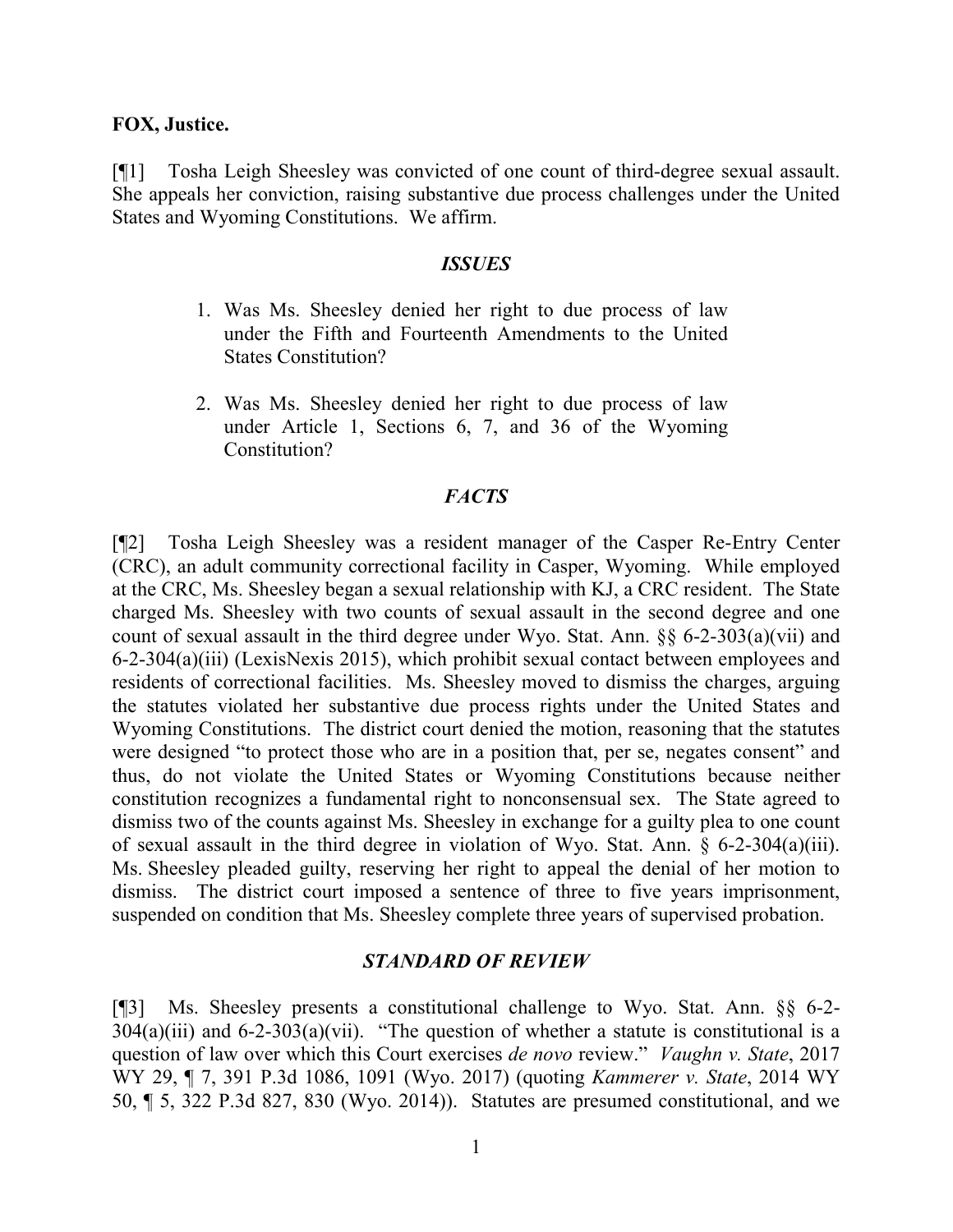resolve any doubt in favor of constitutionality. *Vaughn*, 2017 WY 29, ¶ 7, 391 P.3d at 1091. The party challenging the constitutionality of a statute bears the burden of proving its unconstitutionality beyond any reasonable doubt. *Gordon v. State by and through Capitol Bldg. Rehab.*, 2018 WY 32, ¶ 12, 413 P.3d 1093, 1099 (Wyo. 2018) (citing *Krenning v. Heart Mt. Irrigation Dist.*, 2009 WY 11, ¶ 33, 200 P.3d 774, 784 (Wyo. 2009)).

## *DISCUSSION*

## *I. Was Ms. Sheesley denied her right to due process of law under the Fifth and Fourteenth Amendments to the United States Constitution?*

[ $[$ 4] Ms. Sheesley argues Wyo. Stat. Ann. §§ 6-2-304(a)(iii) and 6-2-303(a)(vii)<sup>[1](#page-2-0)</sup> are facially invalid because "they proscribe conduct which has been recognized as a protected liberty interest under the Due Process clauses of the Fifth and Fourteenth Amendments to the United States Constitution[]" and "reach a substantial amount of lawful conduct–namely, the fundamental liberty interest of private, consensual, sexual relations between adults[.]" The State counters that the statutes cannot be struck down as facially overbroad because "there is no general constitutional doctrine of overbreadth; instead, overbreadth analysis is a limited exception confined to a few doctrinal areas[,]" primarily limited to the First Amendment context.

[¶5] We easily dispose of Ms. Sheesley's claim under the Fifth Amendment to the United States Constitution. The guarantee of due process of law in the Fifth Amendment

. . .

(iii) The actor subjects a victim to sexual contact under any of the circumstances of W.S.  $6-2-302(a)(i)$  through (iv) or  $6-2-303(a)(i)$  through (vii) without inflicting sexual intrusion on the victim and without causing serious bodily injury to the victim.

Subsection (a)(vii) of Wyo. Stat. Ann.  $\S 6-2-303$  refers to sexual contact in circumstances where:

(vii) The actor is an employee, independent contractor or volunteer of a state, county, city or town, or privately operated adult or juvenile correctional system, including but not limited to jails, penal institutions, detention centers, juvenile residential or rehabilitative facilities, adult community correctional facilities or secure treatment facilities and the victim is known or should be known by the actor to be a resident of such facility or under supervision of the correctional system[.]

<span id="page-2-0"></span><sup>&</sup>lt;sup>1</sup> Wyo. Stat. Ann. § 6-2-304(a)(iii), at the time, read:

<sup>(</sup>a) An actor commits sexual assault in the third degree if, under circumstances not constituting sexual assault in the first or second degree: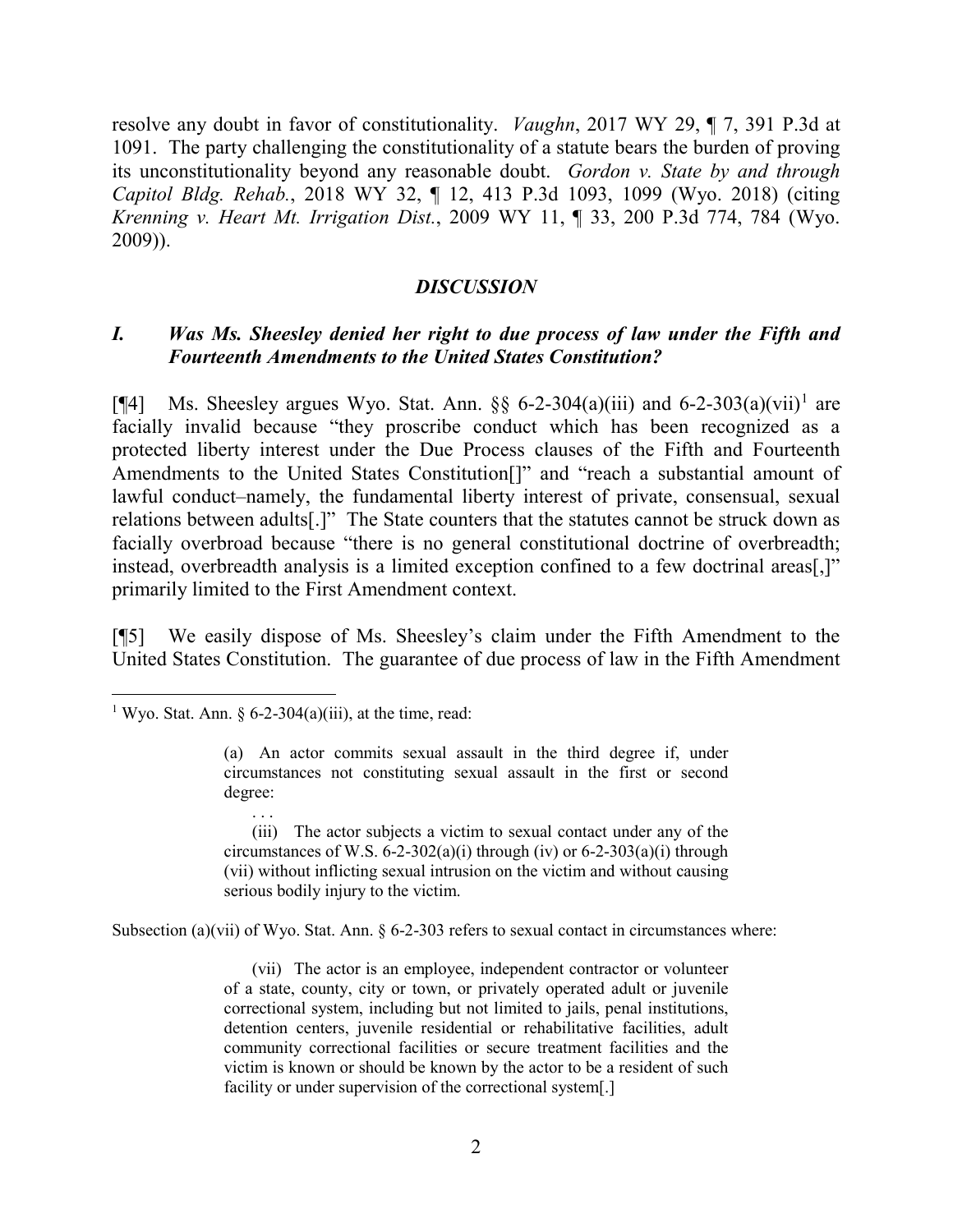restrains federal legislative action. 16B Am. Jur. 2d *Constitutional Law* §§ 945, 975, Westlaw (database updated February 2019); *Massey v. Wheeler*, 221 F.3d 1030, 1036 n.1 (7th Cir. 2000); *Morin v. Caire*, 77 F.3d 116, 120 (5th Cir. 1996). Ms. Sheesley challenges state legislation; thus, we analyze her claims under the Fourteenth Amendment. *See Massey*, 221 F.3d at 1036 n.1.

[¶6] Ms. Sheesley does not challenge the statutes as applied to her, nor could she. By her guilty plea, Ms. Sheesley "admitted all the essential elements of the crime *as charged*, thereby acknowledging" the factual basis of her conviction. *Moore v. State*, 912 P.2d 1113, 1115 (Wyo. 1996) (emphasis in original). Wyo. Stat. Ann. §§ 6-2-304(a)(iii) and 6-2-303(a)(vii) clearly proscribe Ms. Sheesley's conduct, and we conclude that there is a rational basis for prohibiting sexual contact between employees and residents of correctional facilities. Therefore, there is no basis for Ms. Sheesley's overbreadth challenge to Wyo. Stat. Ann. §§ 6-2-304(a)(iii) and 6-2-303(a)(vii) "*as applied* to [her] behavior." *Moore*, 912 P.2d at 1116 (emphasis in original).

[¶7] "When a statute is challenged . . . on its face, the court examines the statute not only in light of the complainant's conduct, but also as it might be applied in other situations." *Alcalde v. State*, 2003 WY 99, ¶ 13, 74 P.3d 1253, 1259 (Wyo. 2003). A facial challenge is "the most difficult challenge to mount successfully, since the challenger must establish that no set of circumstances exists under which the Act would be valid." *Gordon*, [2](#page-3-0)018 WY 32, 1 12, 413 P.3d at 1099.<sup>2</sup> "A 'facial challenge' [to a statute] is available in only two situations: (1) when the statute reaches a substantial amount of constitutionally protected conduct, and (2) when the statute is shown to specify no standard of conduct at all." *Alcalde*, 2003 WY 99, ¶ 13, 74 P.3d at 1260 (quoting *Ochoa v. State*, 848 P.2d 1359, 1363 (Wyo. 1993)) (alteration in original). The first situation refers to overbreadth doctrine, under which a statute is facially void if, in addition to regulating a non-constitutionally protected area, "it also substantially proscribes activities which involve the exercise of constitutionally protected rights."<sup>[3](#page-3-1)</sup> *Ochoa*, 848 P.2d at 1363-64 (citing *Broadrick v. Oklahoma*, 413 U.S. 601, 615, 93 S.Ct. 2908, 2918, 37 L.Ed.2d 830 (1973)). The State correctly observes that "[a]pplication of the 'overbreadth doctrine' has most frequently occurred in the First Amendment's protection of speech[.]" *Ochoa*, 848 P.2d at 1363 (citing Laurence H. Tribe, *American Constitutional Law* § 12-27, at 1022 (2d ed. 1988)). The doctrine originated in *Thornhill v. Alabama*, which expressly limited its application to the First Amendment context. 310 U.S. 88, 97, 60 S.Ct. 736, 742, 84 L.Ed. 1093 (1940) (stating that a statute is overbroad

<span id="page-3-0"></span> <sup>2</sup> We expressed some reservation in *Gordon* that the facial/as-applied distinction is not well-defined, but adhered to it under stare decisis. *Gordon*, 2018 WY 32, ¶ 12 n.10, 413 P.3d at 1099 n.10.

<span id="page-3-1"></span><sup>&</sup>lt;sup>3</sup> In addition to a facial challenge on overbreadth grounds, a defendant may facially attack a statute as impermissibly vague. *City of Chicago v. Morales*, 527 U.S. 41, 52, 119 S.Ct. 1849, 1857, 144 L.Ed.2d 67 (1999). We do not consider vagueness because Ms. Sheesley conceded at Oral Argument that she was not challenging the statutes on vagueness grounds.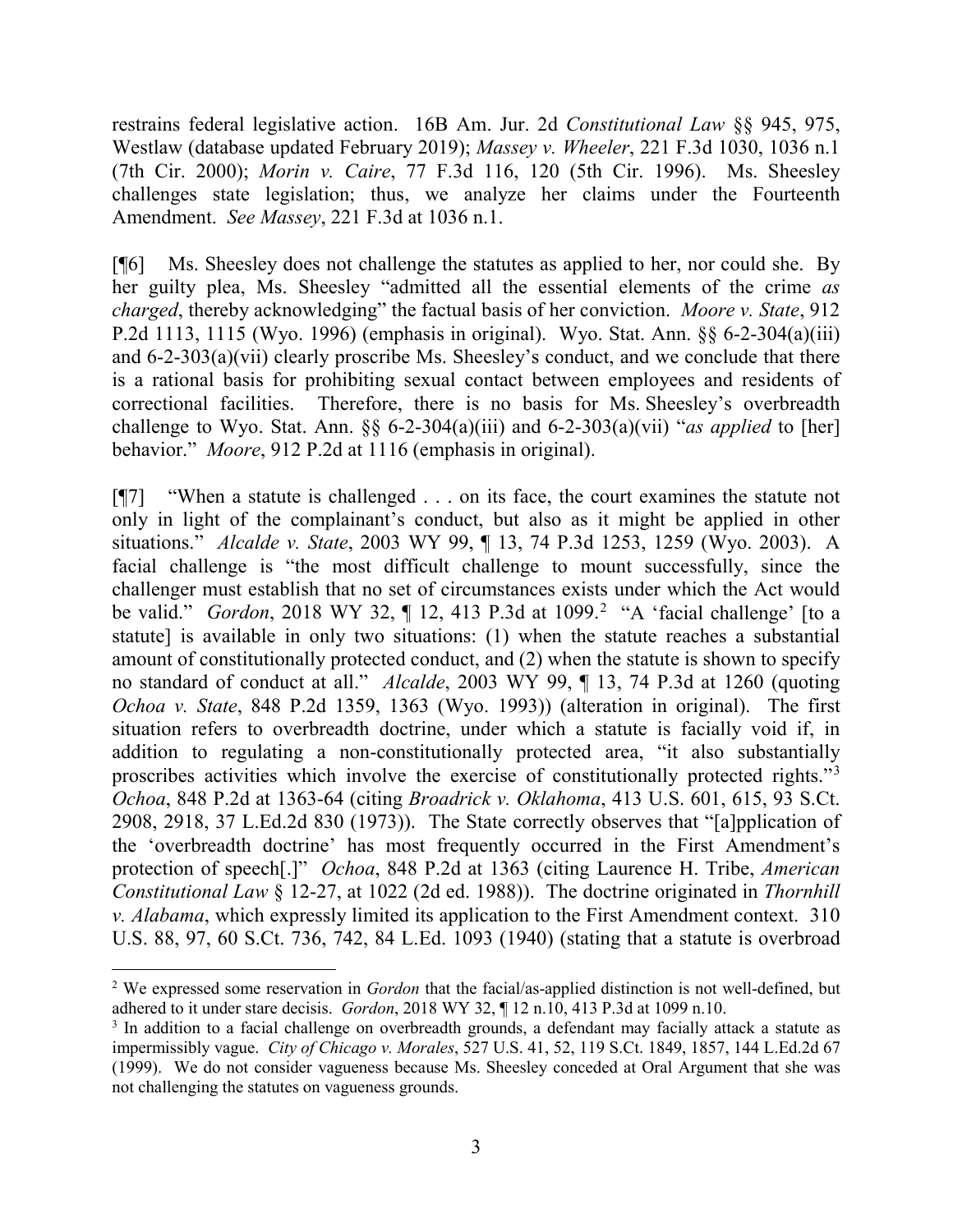when it "does not aim specifically at evils within the allowable area of State control but, ... sweeps within its ambit other activities that in ordinary circumstances constitute an *exercise of freedom of speech or of the press*") (emphasis added). *See also* Richard H. Fallon, Jr., *Making Sense of Overbreadth*, 100 Yale L.J. 853 (1991) (describing overbreadth as a First Amendment doctrine). We, too, have described overbreadth as a First Amendment doctrine. *Rutti v. State*, 2004 WY 133, ¶ 11, 100 P.3d 394, 401 (Wyo. 2004) ("The First Amendment doctrine of overbreadth is an exception to our normal rule regarding the standards for facial challenges.") (quoting *Virginia v. Hicks*, 539 U.S. 113, 118-120, 123 S.Ct. 2191, 2196-97, 156 L.Ed.2d 148 (2003)).

[¶8] Despite overbreadth doctrine's ostensible confinement to First Amendment challenges, the United States Supreme Court has not always strictly adhered to that limitation. *See, e.g.*, *Berger v. New York*, 388 U.S. 41, 44, 87 S.Ct. 1873, 1876, 18 L.Ed.2d 1040 (1967) (holding a statute "too broad in its sweep . . . and [], therefore, violative of the Fourth and Fourteenth Amendments."); *Hodel v. Irving*, 481 U.S. 704, 724, 107 S.Ct. 2076, 2087, 95 L.Ed.2d 668 (1987) (Stevens, J., concurring) (criticizing the majority for striking down statute challenged on Fifth Amendment grounds based "on the implicit adoption of an overbreadth analysis that has heretofore been restricted to the First Amendment area"). Lower courts have likewise acknowledged overbreadth outside of the First Amendment context, although not consistently. *Compare, e.g.*, *Pottinger v. City of Miami*, 810 F. Supp. 1551, 1577 (S.D. Fla. 1992) (holding ordinances prohibiting sleeping or sitting on sidewalks or in parks overbroad as applied because they "reach [ed] a substantial amount of . . . constitutionally protected rights under the eighth amendment and . . . the equal protection clause of the fourteenth amendment"), *with Joyce v. City and County of San Francisco*, 846 F. Supp. 843, 862 (N.D. Cal. 1994) (rejecting overbreadth claim challenging ordinances that prohibited, among other things, sleeping in public parks because "[o]verbreadth is a challenge which may be successfully leveled only where First Amendment concerns are at stake"). For our part, although we have stated that overbreadth doctrine applies equally when constitutional protections outside the First Amendment are involved, *Ochoa*, 848 P.2d at 1363, we have never invalidated a statute on overbreadth grounds for infringing on a non-First Amendment right.

[¶9] We do not find it necessary to define the precise scope of overbreadth doctrine in this case. We acknowledge that cases purportedly applying overbreadth doctrine outside the First Amendment context are subject to varying interpretation and debate. *See generally* John F. Decker, *Overbreadth Outside the First Amendment*, 34 N.M. L. Rev. 53 (Winter 2004); Fallon, Jr., *supra*; Henry P. Monaghan, *Overbreadth*, 1981 Sup. Ct. Rev. 1 (1981). However, for overbreadth doctrine to apply "a protected constitutional right requiring heightened judicial review must be involved[,]" *Ochoa*, 848 P.2d at 1363, regardless of whether the right derives from the First Amendment or otherwise. Because we find the right asserted here does not warrant heightened scrutiny, Ms. Sheesley's facial challenge fails.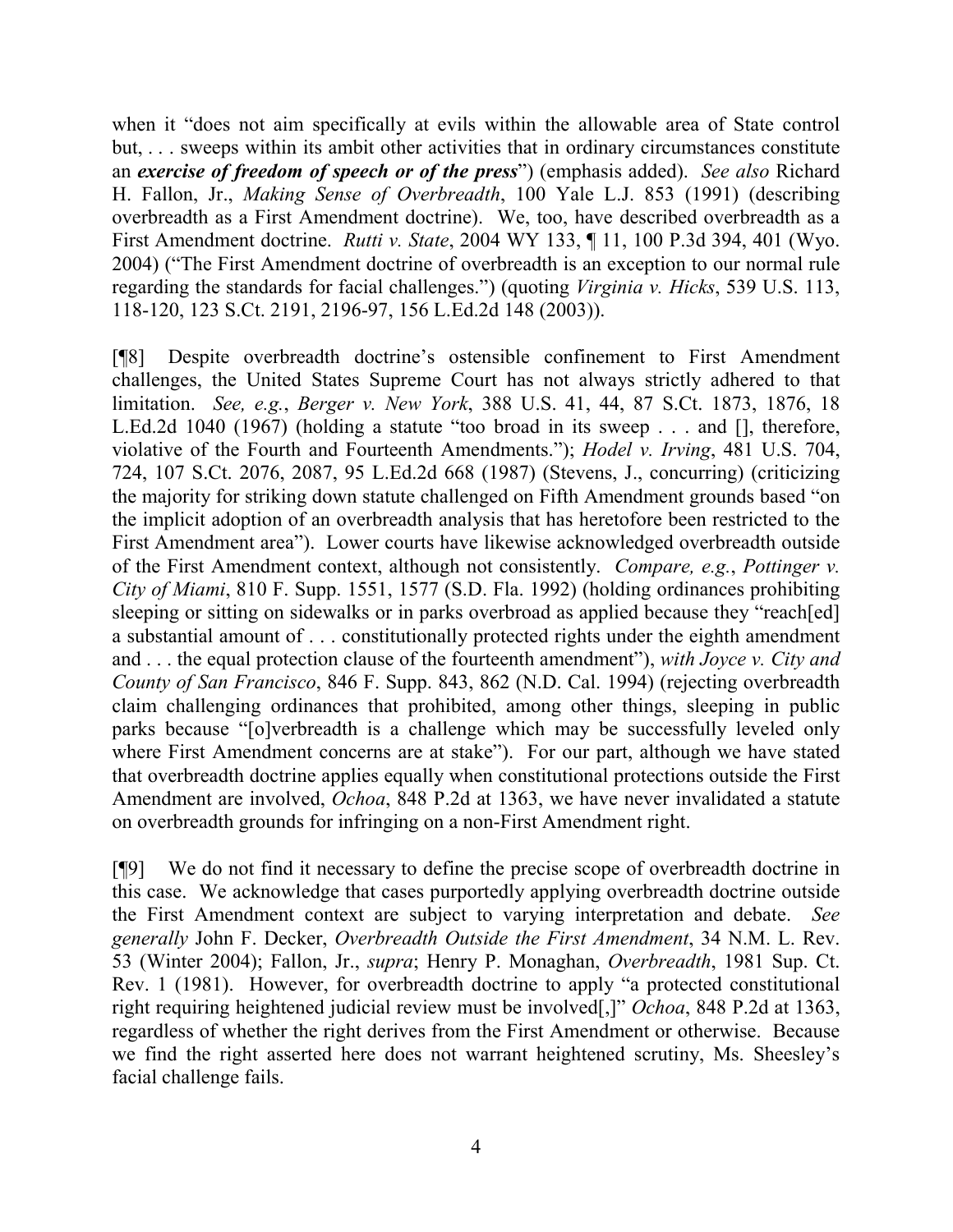[¶10] Ms. Sheesley attempts to define the right Wyo. Stat. Ann. §§ 6-2-304(a)(iii) and 6- 2-303(a)(vii) violate as "the fundamental liberty interest of private, consensual, sexual relations between adults[.]" She overlooks the critical fact that the challenged statutes address situations when consent is in doubt. She relies on *Lawrence v. Texas*, in which the United States Supreme Court held a Texas statute criminalizing anal sex between members of the same sex "further[ed] no legitimate state interest which can justify its intrusion into the personal and private life of the individual." 539 U.S. 558, 563, 578, 123 S.Ct. 2472, 2476, 2484, 156 L.Ed.2d 508 (2003). There, the Court identified the right at issue as "involv[ing] two adults *who, with full and mutual consent from each other*, engaged in sexual practices common to a homosexual lifestyle." *Id.* at 578, 123 S.Ct. at 2484 (emphasis added). The Court specifically delimited the right it was considering:

> The present case does not involve minors. *It does not involve persons who might be injured or coerced or who are situated in relationships where consent might not easily be refused***.** It does not involve public conduct or prostitution. It does not involve whether the government must give formal recognition to any relationship that homosexual persons seek to enter.

*Id.* (emphasis added).

[¶11] In contrast, the statutes Ms. Sheesley challenges involve individuals situated in relationships where consent might not easily be refused: employees and residents of correctional facilities. Her omission of the specific types of relationships Wyo. Stat. Ann.  $\S$  6-2-304(a)(iii) and 6-2-303(a)(vii) prohibit runs afoul of the "tradition of carefully formulating the interest at stake in substantive-due-process cases." *Washington v. Glucksberg*, 521 U.S. 702, 722, 117 S.Ct. 2258, 2269, 138 L.Ed.2d 772 (1997). We do not agree that *Lawrence* identified a fundamental liberty interest in private, sexual relations between employees and residents of correctional facilities.<sup>[4](#page-5-0)</sup> See Seegmiller v. *LaVerkin City*, 528 F.3d 762, 770 (10th Cir. 2008) ("[T]he Court has never endorsed an

<span id="page-5-0"></span> <sup>4</sup> There is debate about whether *Lawrence* identified a "fundamental right" of any sort. *Lawrence*, 539 U.S. at 594, 123 S.Ct. at 2492 (Scalia, J., dissenting) (criticizing the majority for failing to identify homosexual sodomy as a "fundamental right" or "fundamental liberty interest," as is typical in substantive due process analysis); Matthew Coles, *Lawrence v. Texas & the Refinement of Substantive Due Process*, 16 Stan. L. & Pol'y Rev. 23, 24 (2005) (arguing *Lawrence*'s failure to identify a "fundamental right" reflects "an important step in the refinement of due process analysis" that signals the Court's development of a more sophisticated balancing-test approach); LiJia Gong & Rachel Shapiro, *Sexual Privacy After Lawrence v. Texas*, 13 Geo. J. Gender & L. 487, 496 (2012) (noting that only "a single American jurist at the appellate level, Judge Barkett of the 11<sup>th</sup> Circuit, has accepted the argument that *Lawrence* establishes a fundamental right").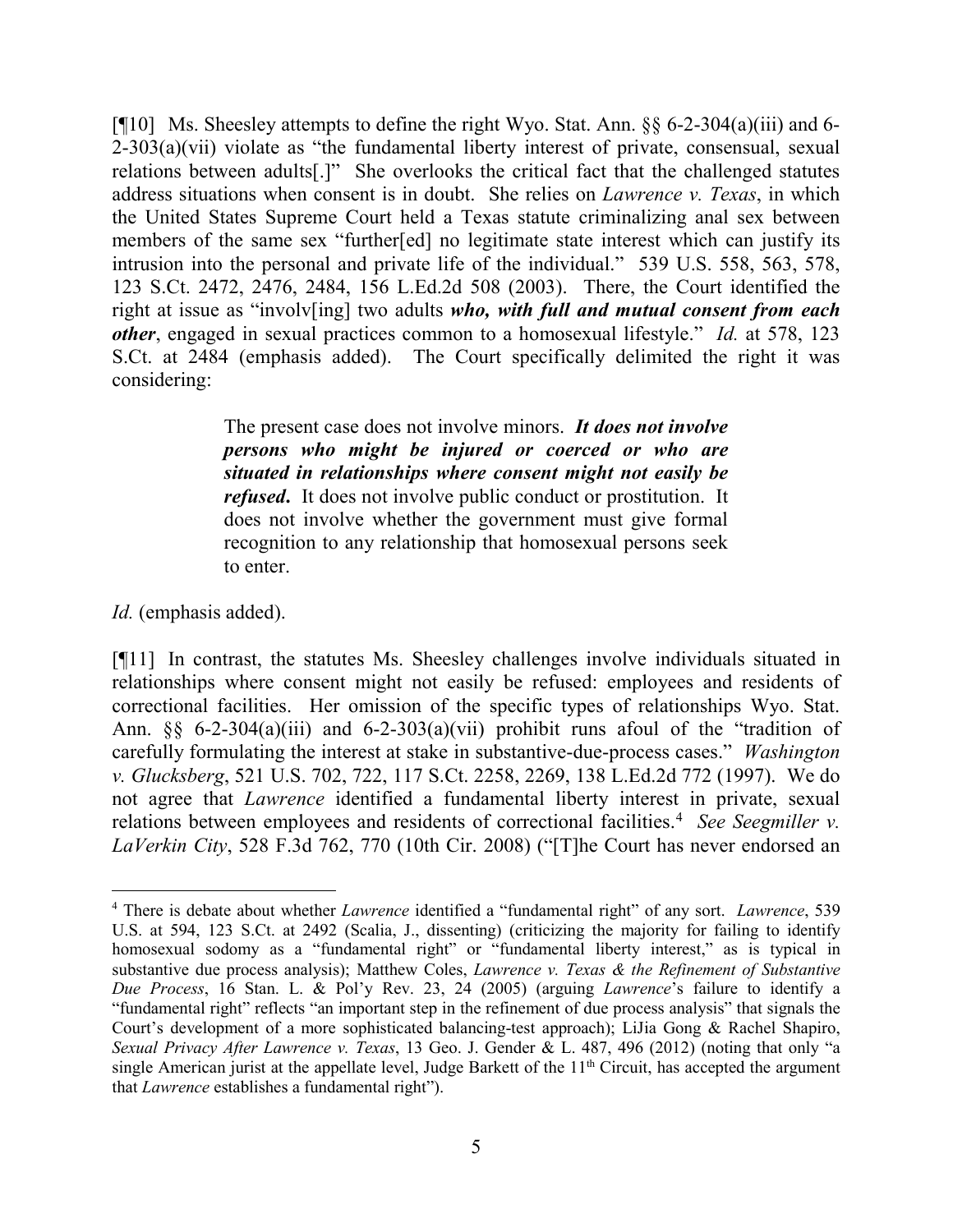all-encompassing right to sexual privacy under the rubric of substantive due process."); *Williams v. Att'y Gen. of Ala.*, 378 F.3d 1232, 1236 (11th Cir. 2004) ("Although many of the Court's 'privacy' decisions have implicated sexual matters, the Court has never indicated that the mere fact that an activity is sexual and private entitles it to protection as a fundamental right."). Thus, it is not entitled to any form of heightened judicial review, and the statutes need only survive rational basis scrutiny. *Vaughn*, 2017 WY 29, ¶ 26, 391 P.3d at 1095.

[¶12] Under the rational basis test, we determine whether the statutes are reasonably related to a legitimate government interest. *Id.* We find that they are. The Court of Appeals for the Ninth Circuit reached a similar conclusion when considering a vagueness challenge to a state statute prohibiting sexual intercourse with a person "incapable of consent by reason of mental defect":

> We address *Lawrence* only so far as to state that it has no impact on [the appellant's] vagueness claim. The *Lawrence*  Court held that the Due Process Clause of the Fourteenth Amendment protects the right of two individuals to engage in fully and mutually consensual private sexual conduct. *The holding does not affect a state's legitimate interest and indeed, duty, to interpose when consent is in doubt.*

*Anderson v. Morrow*, 371 F.3d 1027, 1032-33 (9th Cir. 2004) (emphasis added). Additionally, the State "has an undeniable interest in ensuring the relationship of state prisoners and the state officers who supervise their confinement, as well as institutional order and discipline, is not undermined by sexual contact, consensual or otherwise." *Com. v. Mayfield*, 574 Pa. 460, 473 (Pa. 2003) (internal citation omitted). Thus, we hold Wyo. Stat. Ann. §§ 6-2-304(a)(iii) and 6-2-303(a)(vii) are not facially overbroad in violation of the Fourteenth Amendment to the United States Constitution.

# *II. Was Ms. Sheesley denied her right to due process of law under Article 1, Sections 6, 7, and 36 of the Wyoming Constitution?*

[ $[$ [13] Ms. Sheesley also argues Wyo. Stat. Ann. §§ 6-2-304(a)(iii) and 6-2-303(a)(vii) "are overly broad in violation of Article I, sections 6, 7, and 36 of the Wyoming Constitution." The State responds that we should deny review of the Wyoming constitutional challenge because Ms. Sheesley failed to properly present the claim. Although we ultimately conclude Ms. Sheesley has not provided adequate argument and briefing for us to consider her Wyoming constitutional claim, we take this opportunity to clarify what is and is not required of litigants raising claims under the Wyoming Constitution.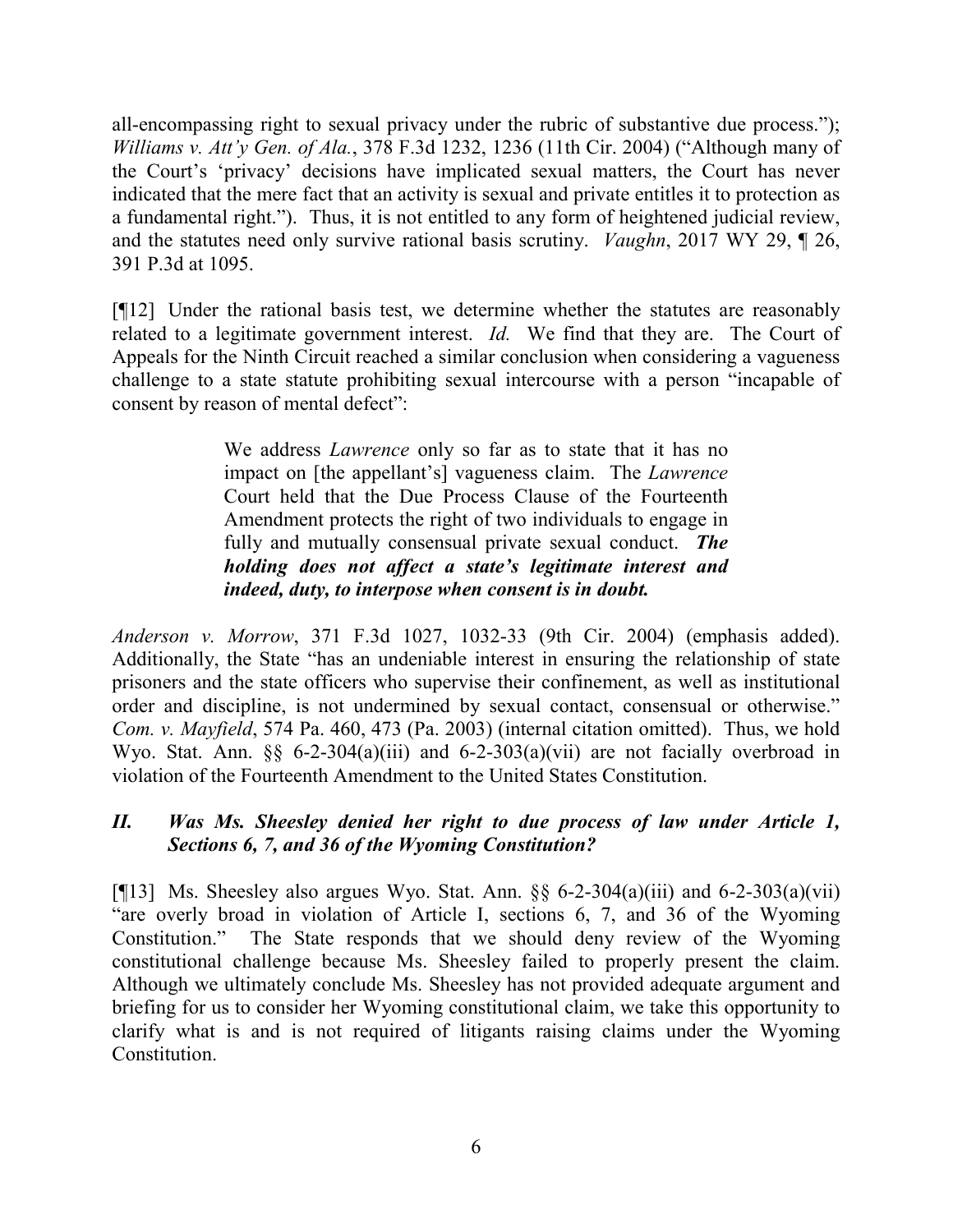[¶14] We subscribe to the view that "state courts cannot rest when they have afforded their citizens the full protections of the federal Constitution. State constitutions, too, are a font of individual liberties, their protections often extending beyond those required by the Supreme Court's interpretation of federal law." William J. Brennan, Jr., *State Constitutions and the Protection of Individual Rights*, 90 Harv. L. Rev. 489, 491 (1977). We have repeatedly reminded litigants that "[o]ur state constitution provides protection of individual rights separate and independent from the protection afforded by the U.S. Constitution." *O'Boyle v. State*, 2005 WY 83, ¶ 23, 117 P.3d 401, 408 (Wyo. 2005); *see, e.g.*, *Kovach v. State*, 2013 WY 46, ¶ 44, 299 P.3d 97, 111 (Wyo. 2013); *Saldana v. State*, 846 P.2d 604, 624 (Wyo. 1993) (Golden, J., concurring); *Vasquez v. State*, 990 P.2d 476, 485 (Wyo. 1999). We do so again: "The Wyoming Supreme Court continues to be willing to independently interpret the provisions of the Wyoming Constitution." *Saldana*, 846 P.2d at 624 (Golden, J., concurring).

[¶15] In his *Saldana* concurrence, Justice Golden identified six "non-exclusive neutral criteria" relevant to determining whether the Wyoming Constitution extends broader rights to Wyoming citizens than the United States Constitution. 846 P.2d at 622 (Golden, J., concurring). Those factors include: "(1) the textual language; (2) the differences in the texts; (3) constitutional history; (4) preexisting state law; (5) structural differences; and (6) matters of particular state or local concern." *Id.* We disagree with the State, however, that "[a] proper state constitutional analysis should include, *at the minimum*, examination of these criteria to justify consideration of the issue on appeal. (Emphasis added.) The State would have us employ a rigid analytical approach before engaging in independent interpretation of the Wyoming Constitution. Although we agree that litigants must "provide[] proper argument and briefing using a precise and analytically sound approach" before we will consider a state constitutional claim, *O'Boyle*, 2005 WY 83, ¶ 22, 117 P.3d at 408, that requirement's purpose is to provide assistance, not to create obstacles to state constitutional analysis. We have never required litigants to, "at the minimum," examine every factor identified in *Saldana v. State* to properly present a state constitutional claim.

> We emphasize that these are "non-exclusive" criteria. The identification of these factors does not mean they are the *only* criteria for analyzing a state constitutional claim or that they *all* must be addressed in every case. As stated in *State v. Gunwall*, 106 Wash.2d 54, 720 P.2d 808 (1986), the case from which [the *Saldana* factors] were derived, these criteria are *relevant* to determining whether, in a given situation, a state constitution should be considered as extending broader rights to its citizens than does the United States Constitution. The criteria are aimed at suggesting where counsel might focus his or her argument in cases urging independent state constitutional grounds and helping to insure that when a court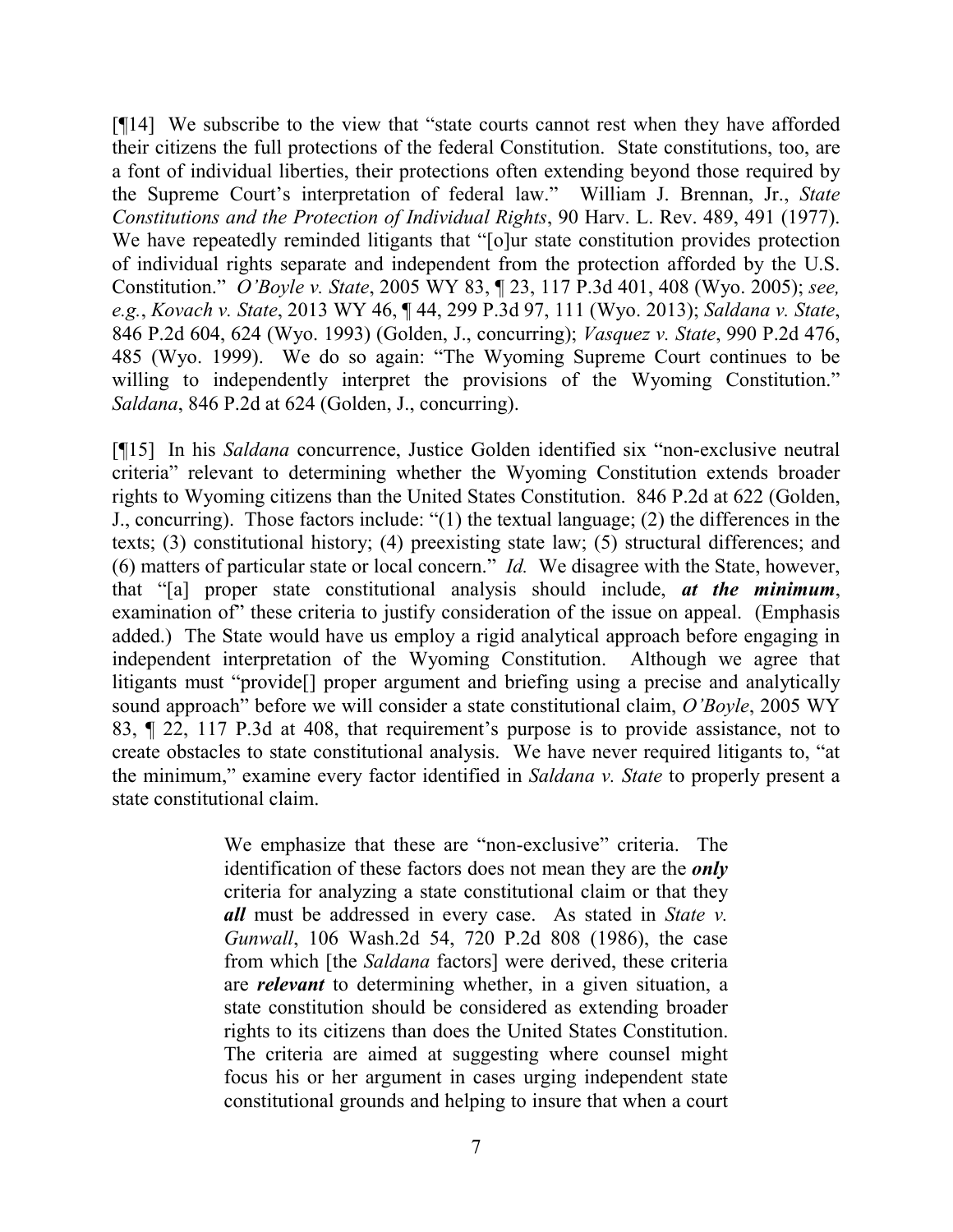relies upon independent state constitutional grounds, the result is based upon well founded legal reasons and not merely the substitution of the particular court's notion of justice for that of duly elected legislative bodies or the United States Supreme Court. *Gunwall*, at 813. While state constitutional claims need to be thoroughly briefed and discussed and the *Gunwall* criteria provide an appropriate framework, *those criteria are neither compulsory nor exclusive*.

*O'Boyle*, 2005 WY 83, ¶ 24 n.4, 117 P.3d at 408 n.4 (some emphasis added); *see also Vasquez*, 990 P.2d at 486 ("The criteria listed in *Saldana* are part of an analytically sound approach to developing our own constitutional theory concerning the rights declared in the Wyoming Constitution, and litigants need not restrict their analysis to distinguishing between the state and federal constitutions." $)$ .<sup>[5](#page-8-0)</sup> A precise and analytically sound approach to state constitutional interpretation will likely involve consideration of some of the *Saldana* factors, and we encourage litigants to rely on authority relevant to them in their analyses. *See, e.g.*, Robert B. Keiter, *The Wyoming State Constitution* (G. Alan Tarr ed., Oxford Univ. Press) (2d ed. 2017). Litigants need not engage in a rigid, formulaic analysis to convince us to consider independent state constitutional grounds.

[¶16] Here, however, we find Ms. Sheesley's Wyoming constitutional argument more akin to "[a] grudging parallel citation to a state constitution . . . [that seeks] merely to sidestep review by the United [S]tates Supreme Court[.]" *Saldana*, 846 P.2d at 623. Although she raised the Wyoming constitutional argument below and on appeal, $6$  her argument largely echoes her argument under the federal constitution. *See, e.g.*, ("For the same reasons set forth in Ms. Sheesley's challenge to the overly broad nature of the statutes under the United States Constitution, Ms. Sheesley has standing to challenge the statutes as overly broad under the Wyoming Constitution."). Additionally, she provides

<span id="page-8-0"></span> <sup>5</sup> We acknowledge that the *Saldana* concurrence quoted a Washington case that described the six criteria as "minimum" requirements. *Saldana*, 846 P.2d at 623 (quoting *State v. Wethered*, 110 Wash.2d 466, 755 P.2d 797, 800-01 (Wash. 1988)). However, the case from which the six *Saldana* factors originate, *Gunwall*, 720 P.2d 808, did not describe them as "minimum" requirements, and our precedent makes clear that those criteria "are neither compulsory nor exclusive." *O'Boyle*, 2005 WY 83, ¶ 24 n.4, 117 P.3d at 408 n.4.

<span id="page-8-1"></span><sup>&</sup>lt;sup>6</sup> It is usually essential to raise state constitutional claims in the lower court to warrant our review on appeal. *Davis v. State*, 2018 WY 40, ¶ 32, 415 P.3d 666, 678 (Wyo. 2018). "Our precedent is clear that an argument may not be made for the first time on appeal[,]" *id.* (quoting *Gumpel v. Copperleaf Homeowners Ass'n, Inc.*, 2017 WY 46, ¶ 32 n.7, 393 P.3d 1279, 1291 n.7 (Wyo. 2017)), with some exceptions. *See, e.g.*, *Crofts v. State ex rel. Dep't of Game & Fish*, 2016 WY 4, ¶ 24, 367 P.3d 619, 625 (Wyo. 2016) ("[W]e will recognize an exception to the rule 'for an issue that is of such a *fundamental nature* that it must be considered.'") (emphasis in original) (quoting *Kordus v. Montes*, 2014 WY 146, ¶ 10, 337 P.3d 1138, 1141 (Wyo. 2014)).